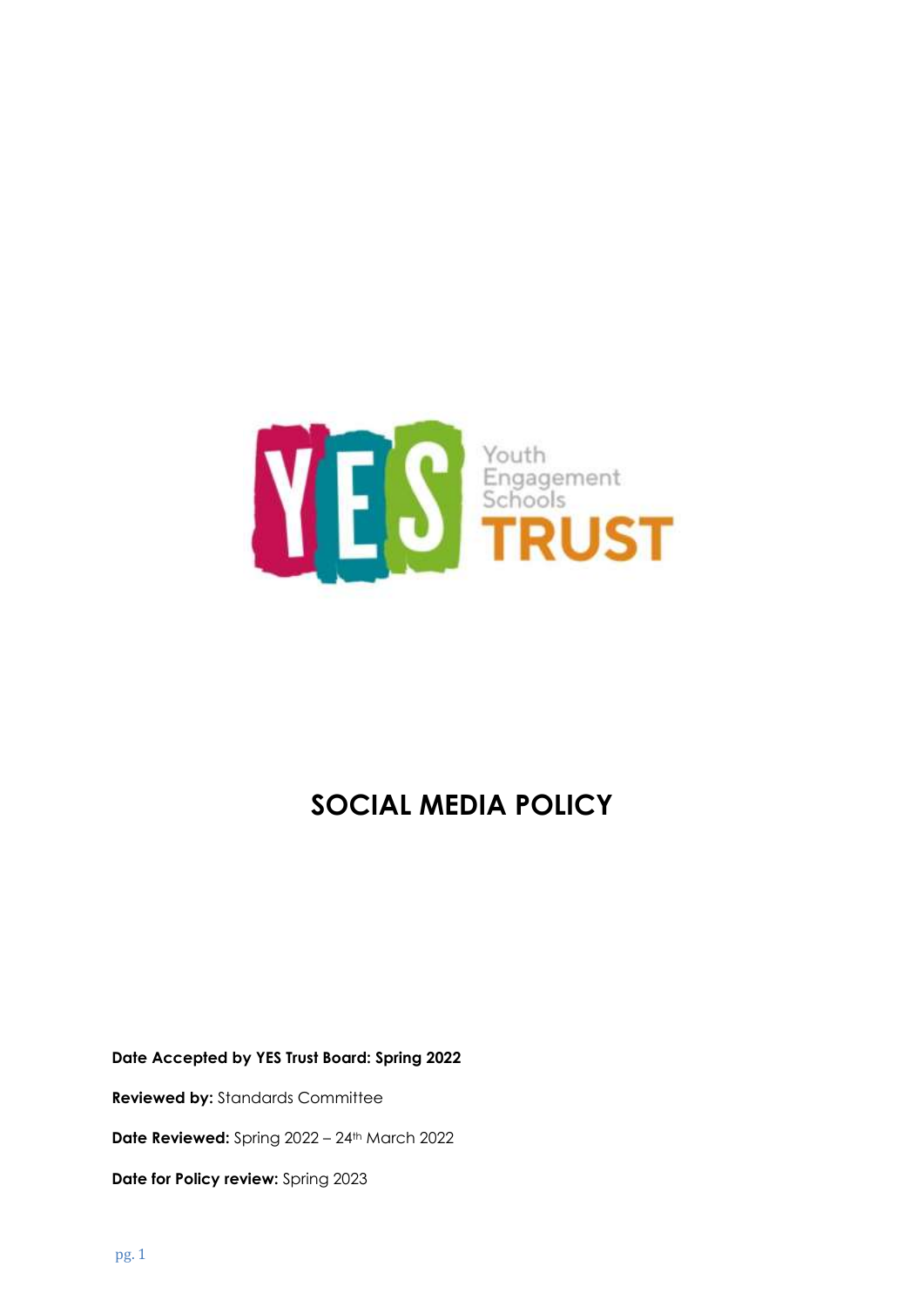# **INTRODUCTION**

For the purposes of this policy, social media refers to any interactive Web 2.0 platform, including social networks, internet forums and blogs. Given the rapid expansion of social media, it is impossible to list all possible types of media. Staff should assume that all online activity is covered by this policy. Employees should follow these guidelines in relation to any social media that they use, both at work and at home.

#### **SCOPE**

This policy applies to all staff, Associates of the Trust Board / Local Support Boards, volunteers and all who work on any YES Trust site.

This policy takes account of all the appropriate legislation and sets out to:

- Assist those who work with students to work safely and responsibly, to monitor their own standards of behaviour and to prevent the abuse of their position of trust with students.
- Offer a code of practice relevant to social media for educational, personal and recreational use.
- Advise that, in the event of unsafe and/or unacceptable behaviour, disciplinary or legal action (including gross misconduct leading to dismissal) will be taken if necessary in order to support safer working practice and minimise the risk of malicious allegations against staff and others who have contact with students.

This policy should be read in conjunction with the Trust's use of IT policy.

#### **USE OF SOCIAL MEDIA IN SCHOOL**

Staff are not permitted to access social media websites from the school's computers or other school device at any time unless authorised to do so by a member of the Senior Leadership Team.

Staff should assume that anything they write (regardless of their privacy settings) could become public so should ensure a clear distinction between their personal and professional lives.

Any use of social media made in a professional capacity must not:

- Bring the school into disrepute.
- Breach confidentiality.
- Breach copyrights of any kind.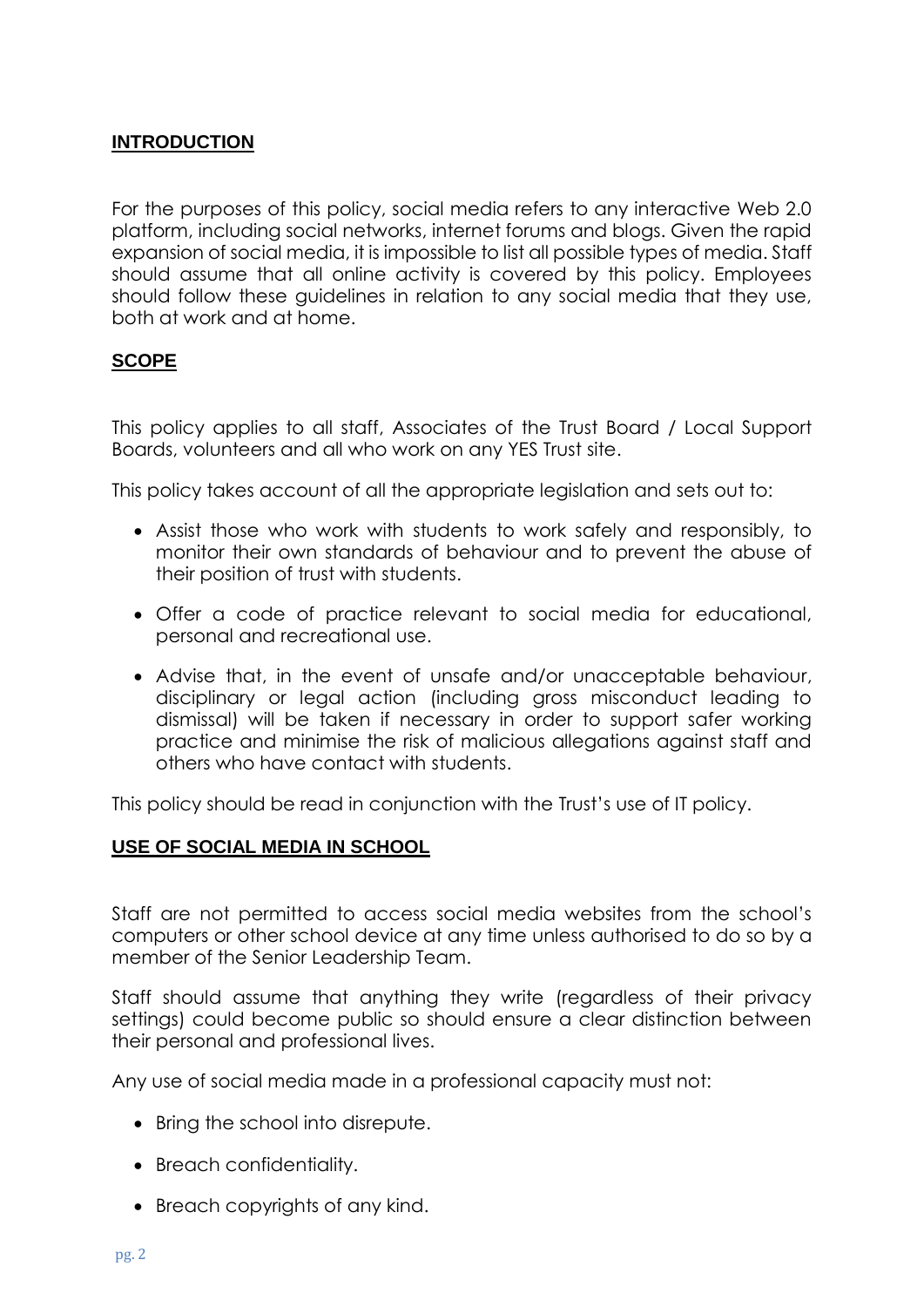- Bully, harass or be discriminatory in any way.
- Be defamatory or derogatory.

# **USE OF SOCIAL MEDIA OUTSIDE OF SCHOOL**

The Trust appreciates that staff may make use of social media in a personal capacity. However, staff must be aware that if they are recognised from their profile as being associated with the Trust or any of its schools, opinions they express could be considered to reflect the Trust's opinions and so could damage the reputation of the Trust and its schools. For this reason, staff should avoid mentioning the Trust, or any of its schools by name, or any member of staff by name or position. Opinions should follow the guidelines above so as not to bring the school into disrepute, breach confidentiality or copyright, or bully, harass or discriminate in any way.

## **GENERAL CONSIDERTIONS**

When using social media staff and others must:

- Never share work log-in details or passwords.
- Keep personal phone numbers private.
- Never give personal email addresses to Students or parents.
- Restrict access to certain groups of people on their social media sites and pages.

Those working with children have a duty of care and are therefore expected to adopt high standards of behaviour to retain the confidence and respect of colleagues and students both within and outside of school. They should maintain appropriate boundaries and manage personal information effectively so that it cannot be misused by third parties for 'cyber-bullying', for example, or identity theft.

Staff should not make 'friends' of students at their school, or those of other schools in the Trust, because this could potentially be construed as 'grooming'. Nor should they accept invitations to become a 'friend' of any students. Staff should also refrain from making 'friends' with former students.

Staff should also carefully consider contact with a student's family members because this may give rise to concerns over objectivity and/or impartiality.

Staff should keep any communications with students transparent and professional and should only use the school's systems for communications.

If there is any doubt about whether communication between a student/parent and member of staff is acceptable and appropriate a member of the Senior Leadership Team should be informed immediately so that they can decide how to deal with the situation.